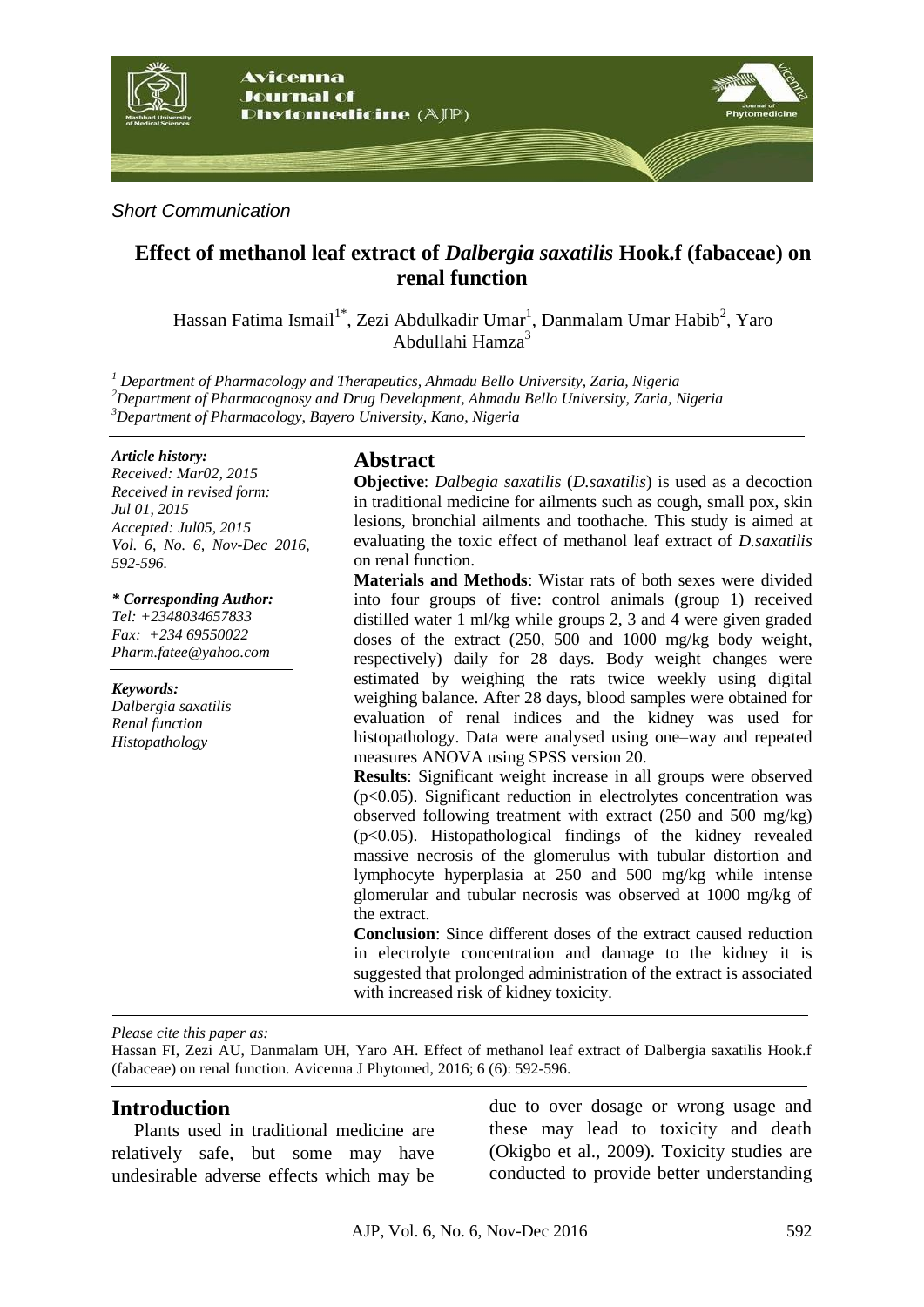of the potential hazard of a test item and to estimate its safety margins. These safety margins are used to determine an initial safe starting dose for clinical trials, a safe dose for long-term use in humans through longer clinical trials, and ultimately to achieve successful review of registration dossiers to support marketing approval and use of new medicines by the wider population (Robbinson et al., 2009). The relationship between the dose of a toxicant and the response produced follows a predictable pattern, increase in the dose of a toxicant leads to increased response, which may be either in terms of the proportion of the population responding or in terms of the severity of the graded responses (Ballantyne et al., 1993). Different parts (leaves, bark, and roots) of *D.saxatilis* belonging to the familyfabaceae are used in traditional medicine for various ailments such as cough, small pox, skin lesions, bronchial ailments and toothache (Saha et al., 2013). This plant is native to Angola, Cameroon, Gabon, Ghana, Guinea, Guinea Bissau, Ivory Coast, Liberia, Nigeria, Senegal, Sierra Leone and Zaire (Saha et al., 2013). Various studies showed the repellant, insecticidal and antimicrobial effects of dried leaves of the plant (Okwute et al., 2009). Also, uterine contractile activity was shown to be due to the presence of a biologically active principle that act as a competitive inhibitor of  $\beta_2$ - selective adrenoreceptor agonist and enhanced α-adrenoreceptor function (Uchendu, 2000; Uchendu, 2003). Moreover, anticonvulsant activity, anxiolytic and muscle relaxant activities (Yemitan and Adeyemi, 2003; Yemitan and Adeyemi, 2005), as well as antioxidant activity were studied (Sofidiya et al., 2006). The effect of the plant on renal function has not been examined, thus the objective of the study was to evaluate the toxic effect of methanol leaf extract of *D.saxatilis* on renal function.

# **Materials and Methods Plant materials**

Fresh leaves of *D.saxatilis* were collected in June, 2013 at Galadimawa, Giwa Local Government Area, Kaduna State. The plant was identified, authenticated by a taxonomist in the Herbarium of the Department of Biological Sciences of Ahmadu Bello University, Zaria, and compared with a voucher specimen number 717 previously deposited as reference. The collected leaves were air-dried for two weeks and the size was reduced with mortar and pestle, then, extracted by cold maceration with 100% methanol for 48 hr with intermittent shaking, and filtered. The filtrate was evaporated using a water bath at 50°C to obtain a solid residue.

# **Animals**

The protocol of the study was approved by the Departmental Animal Ethics Committee (DAC), Department of Pharmacology and Therapeutics, Faculty of Pharmaceutical Sciences, Ahmadu Bello University, Zaria (ABU) with approval number DAC/IW-OT/06-13. Wistar rats of both sexes weighing 100- 150g were obtained from the Animal House facility of the Department of Pharmacology and Therapeutics. The animals were allowed free access to standard feed and water *ad libitum*. They were kept in clean plastic cages filled with saw dust which was replaced every three days.

# **Study design**

Wistar rats of both sexes were divided into four groups of five rats each: group 1, which served as control received distilled water 10 ml/kg while groups 2, 3 and 4 were given graded doses of the extract (250, 500 and 1000 mg/kg body weight), respectively daily for 28 days. The doses were selected based on median lethal dose. The highest dose is 20 %, intermediate is 10 % and the lowest dose is 5% of the  $LD_{50}$ .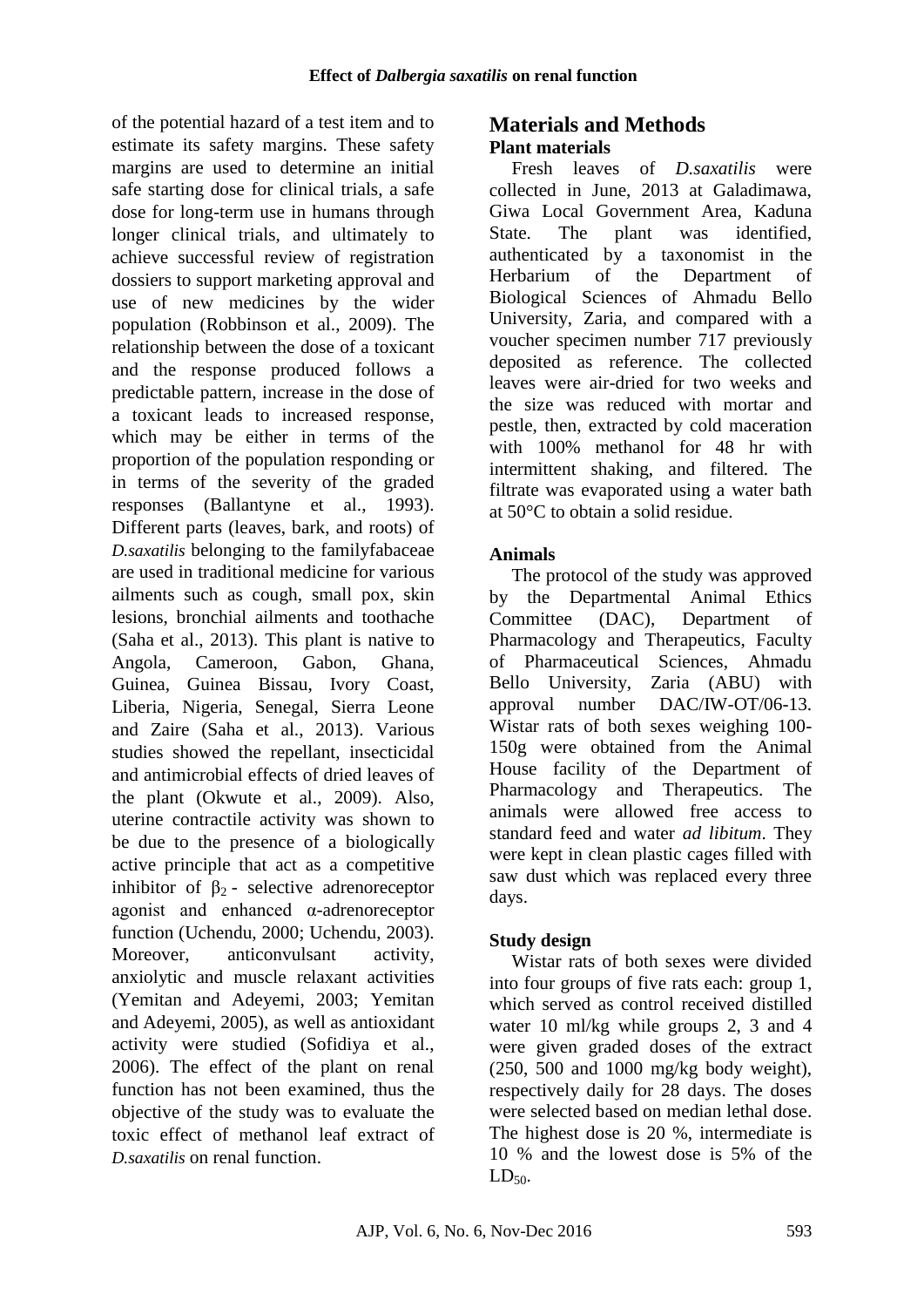#### **Determination of average body weight**

Rats were weighed twice weekly and the average of change in weight was calculated using weighing balance (AE240 dual range, Mettler instrument corporation, USA).

### **Renal indices**

Blood samples were collected from rats sacrificed on the  $29<sup>th</sup>$  day of the experiment into plain bottles, allowed to clot and centrifuged at 3500 rpm for 10 min. The sera were separated, stored at - 4°C, and used for evaluation of renal indices, including serum urea nitrogen, creatinine, chloride, sodium, potassium, and bicarbonate using commercial kits obtained from Reckon Diagnostics P. Ltd, India.

#### **Histopathology**

The kidneys were removed and fixed in 10% formalin for at least 48 hr. They were then processed routinely, and the tissues were embedded in paraffin wax. Histological sections were cut at 5 μm and stained with routine haematoxylin and eosin. Afterwards, samples were examined by a consultant histopathologist. Lesions were observed and assessed. Photomicrographs of representative lesions were taken 250 x magnification.

#### **Statistical analysis**

Data were expressed as mean ± standard error of mean (SEM). Statistical differences between means of different groups were determined using one way and repeated measures analysis of variance (ANOVA) followed by Dunnett and Bonferroni post-hoc tests. Differences at p< 0.05 were considered significant.

### **Results**

#### **Body weight**

The effect of 28-day oral administration of methanol leaf extract of *D. saxatilis* on animal weight is shown in Table 1. In the control group, significant increase in animal weights at all weeks compared to week zero was observed at p*<*0.05. In group 2 (500 mg/kg),significant increase was also observed at the fourth week compared to week zero at  $p < 0.05$ .

### **Renal indices**

Analysis of renal indices showed significant reduction  $(p<0.05)$  in serum concentrations of sodium, chloride and bicarbonate (Table 2). At the doses of 250 and 500 mg/kg, the level of sodium and chloride reduced significantly, while bicarbonate reduced at the dose of 250 mg/kg.

Table 1: Effect of 28-day administration of methanol leaf extract of *D. saxatilis* on average body weight (g)

| <b>Treatment mg/kg</b> | Week 0          | Week 1                  | Week 2                       | Week 3           | Week 4                  |
|------------------------|-----------------|-------------------------|------------------------------|------------------|-------------------------|
| Distilled water        | 119.00+7.04     | $134.10 + 6.90^{\circ}$ | $138.60 + 5.20$ <sup>a</sup> | $146.50 + 3.20a$ | $146.10+3.71a$          |
| <b>Extract 250</b>     | 115.80+5.66     | 117.80+6.44             | $116.30 + 5.42$              | $119.63+9.05$    | $128.33 + 4.80$         |
| <b>Extract 500</b>     | $116.20 + 5.08$ | $110.10 + 3.11$         | $118.10 + 2.85$              | $127.00 + 6.83$  | $140.25 + 5.95^{\circ}$ |
| Extract 1000           | 116.60+4.12     | 111.30+4.32.            | $109.00 + 10.1$              | $121.67 + 8.74$  | $123.17+10.6$           |

Data are presented as mean  $\pm$  SEM, and analyzed using repeated measures ANOVA followed by Bonferroni test. 'a' in superscript represent  $p < 0.05$ .  $n = 5$ .

Table 2: Effect of 28-day administration of methanol leaf extract of *D. saxatilis* on renal indices

| <b>Electrolytes</b>         | Control         | $250$ mg/kg             | $500$ mg/ $kg$          | $1000$ mg/ $kg$  |
|-----------------------------|-----------------|-------------------------|-------------------------|------------------|
| Urea (mmol/l)               | $10.38 + 1.35$  | $15.46 + 2.66$          | $14.70 + 1.42$          | $15.80 + 2.68$   |
| $Creatinine(\mu mol/l)$     | $47.69 + 6.06$  | $65.05 + 5.04$          | $59.59 + 2.59$          | $61.13 + 4.54$   |
| Chloride (mmol/l)           | $122.60 + 4.06$ | $105.00 + 4.56^{\circ}$ | $107.00 + 4.64^{\circ}$ | $111.75 + 2.96$  |
| Sodium (mmol/l)             | $168.80 + 7.74$ | $139.00 + 7.15^a$       | $141.20 + 5.98^a$       | $146.00 + 4.51$  |
| Potassium(mmol/l)           | $5.56 + 0.27$   | $5.95 + 0.63$           | $5.50 + 0.32$           | $5.35 + 0.18$    |
| <b>Bicarbonate (mmol/l)</b> | $28.80 + 2.25$  | $18.50 + 1.56^{\circ}$  | $20.80 + 1.63$          | $21.00 \pm 1.16$ |

Data are presented as mean ± SEM, and analyzed using one way ANOVA followed by Dunnett *t-test*. 'a' in superscript represent  $p < 0.05$ .  $n = 5$ .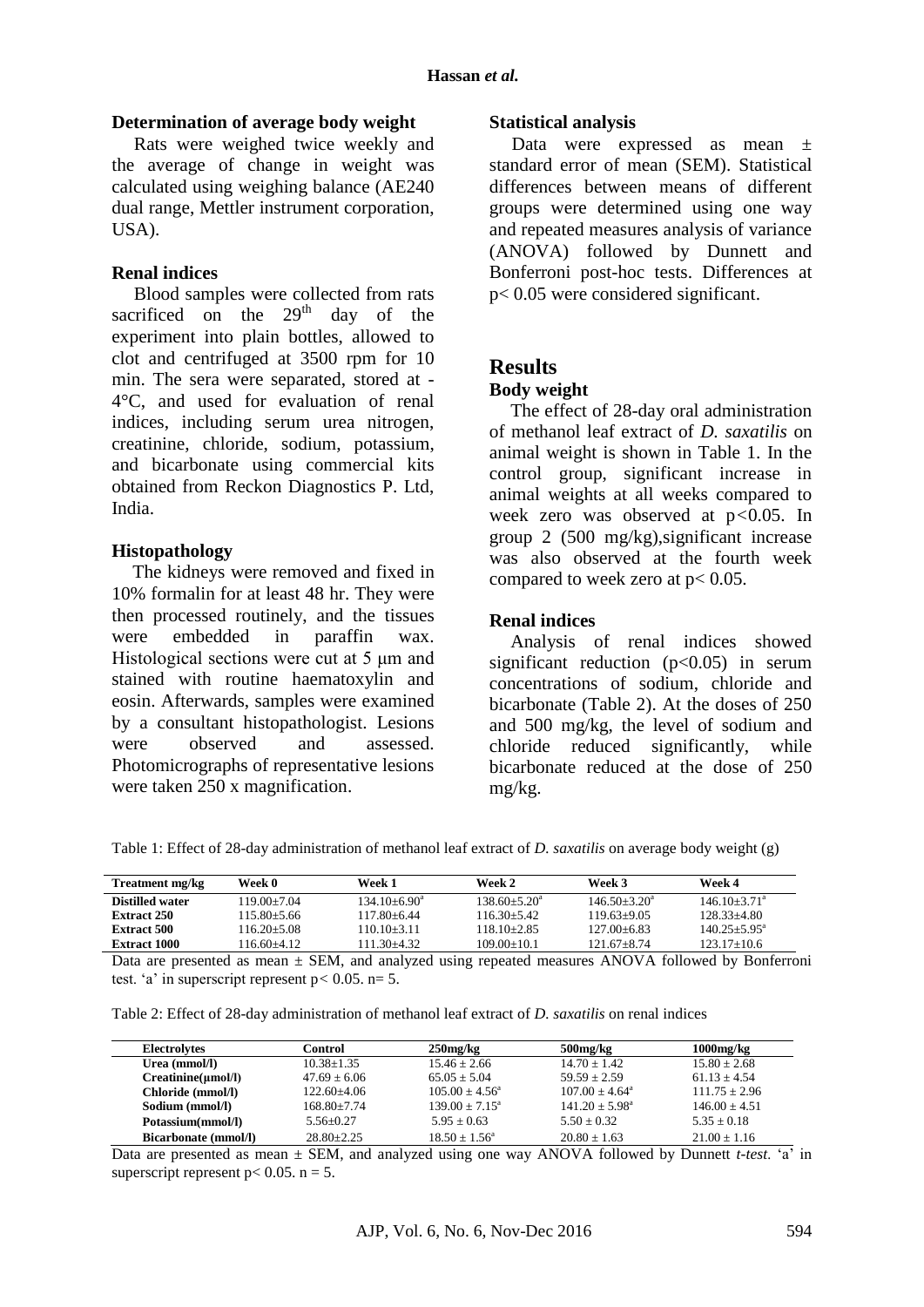### **Histopathology**

Histopathological examination of the kidney revealed massive necrosis of the glomerulus with tubular distortion and lymphocyte hyperplasia at 250 and 500 mg/kg while intense glomerular and tubular necrosis was observed at 1000 mg/kg of the extract (Figure 1).



Figure 1. Effect of methanol leaf extract of *D. saxatilis*, representative photomicrographs of the rat kidney in experimental groups; (250x). Control (a), 250 mg/kg (b), 500 mg/kg (c), and 1000 mg/kg of the extract (d).

### **Discussion**

Kidney disease or damage may result in accumulation of nitrogenous waste products such as urea and creatinine, and abnormalities of sodium, potassium, chloride, and bicarbonate balance, as these electrolytes helps the body to maintain healthy water balance and stabilize its acid level (Briggs et al., 1996). Large amounts of circulating toxicants reach the kidneys quickly. The kidneys have high oxygen and nutrient demands because of their workload and they filter one-third of the plasma reaching them and reabsorb high amount of salt and water. As they are reabsorbed, salt concentrates in the kidneys. Changes in kidney pH may increase passive diffusion and cellular concentrations of toxicants, while active secretion processes may concentrate toxicants (Goldstein and Schnellman,

1996). Creatinine is transported in the blood and cleared through the kidneys; high levels of creatinine in the blood can be a good indicator of kidney failure, hence, kidney failure can greatly affect creatinine clearance (Briggs et al., 1996). Electrolytes, molecules that are electrically charged, help to move nutrients into and waste products out of the cells. They maintain healthy water balance and help to stabilize the body's acid level. Low sodium levels are as a result of kidney and adrenal diseases, diuretics, and at times conditions that cause fluid to build up in the body (Halperin and Goldstein, 1994; Briggs et al., 1996). The balance of sodium, chloride, and bicarbonate in the blood is a good indicator of how well the kidneys and heart are functioning. Chloride levels fluctuate with sodium levels low chloride levels can occur as a result of chronic lung disease, prolonged vomiting, and metabolic alkalosis. Change in serum chloride indicates an alteration in fluid status and/or acid-base balance (Koch and Taylor, 1992). Acid-base balance is partly regulated by renal production and excretion of bicarbonate ions. Carbon dioxide -in the form of bicarbonate- is excreted and reabsorbed by the kidneys. High or low bicarbonate levels may signify acid/base or electrolyte imbalance often due to either dehydration or drinking too much water. The primary regulators of bicarbonate are the proximal tubules (Halperin and Goldstein, 1994). Changes in these electrolytes concentration may be related to the tubular and glomerular necrosis observed in the histopathology of the kidney.

### **Acknowledgement**

Authors wish to acknowledge the entire staff of animal house and laboratories of the Department of Pharmacology Ahmadu Bello University, Zaria**.**

### **Conflict of interest**

There is no conflict of interest among authors.